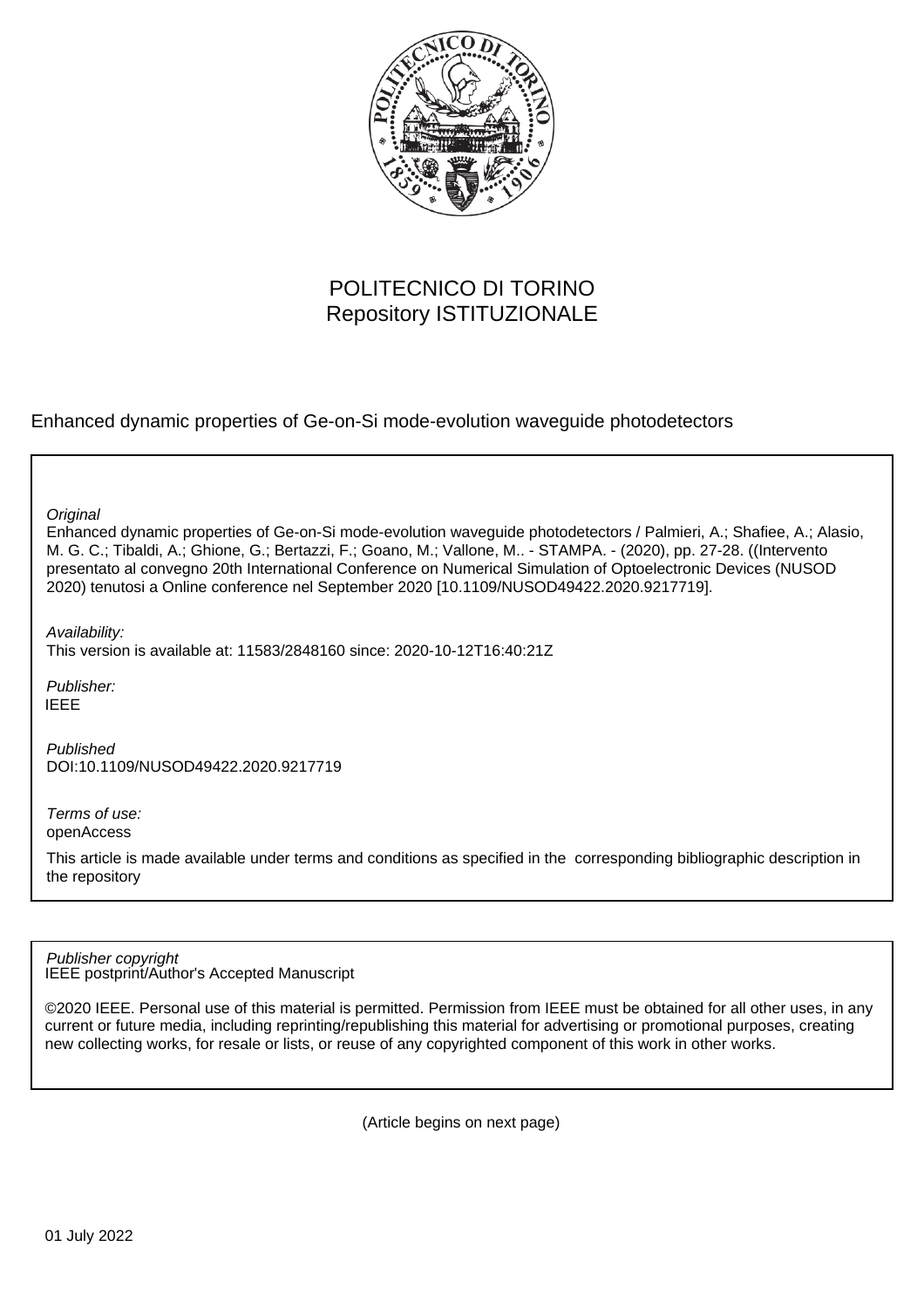# Enhanced dynamic properties of Ge-on-Si mode-evolution waveguide photodetectors

A. Palmieri∗, A. Shafiee∗, M. G. C. Alasio∗, A. Tibaldi∗†, G. Ghione∗, F. Bertazzi∗†, M. Goano∗†, M. Vallone∗ ∗ Dipartimento di Elettronica e Telecomunicazioni, Politecnico di Torino, corso Duca degli Abruzzi 24, 10129 Torino, Italy † IEIIT-CNR, corso Duca degli Abruzzi 24, 10129 Torino, Italy

E-mail: michele.goano@polito.it

*Abstract*—This work discusses coupled three-dimensional electromagnetic and electrical simulations of a Ge-on-Si waveguide photodetector where light is fed through a lateral waveguide. The numerical results show that this coupling solution leads to more uniform photon and carrier distributions along the Ge absorber compared to a conventional butt-coupled detector, allowing a broader electrooptical bandwidth for high input power levels in good agreement with available experimental measurements.

### I. INTRODUCTION

The computer-aided design and optimization of nextgeneration Ge-on-Si waveguide photodetectors (WPDs) for silicon photonics [1] requires a three-dimensional multiphysics picture describing the interplay between optical field propagation and transport of photogenerated carriers. Evanescent coupling of light in the Ge absorber by means of a lateral waveguide (mode-evolution coupling, MEC) has been proposed as a promising alternative to conventional butt-coupled (BC) WPD structures to minimize the impact of screening effects related to high-carrier injection [2]. This work presents a comparative simulation study of the BC and MEC WPDs proposed in [2], demonstrating the ability of a multiphysics approach to reproduce the broader electrooptical bandwidth at high optical power levels allowed by the MEC solution.



Fig. 1. Perspective view of a BC (a) and MEC (b) detector.



Fig. 2. Optical generation rate in Ge averaged over the WPD cross-section as a function of z, for the BC and the MEC detector.

# II. PHOTODETECTOR STRUCTURE AND MODELING APPROACH

Fig. 1 shows the photodetector structures proposed in [2]: on top of a  $SiO<sub>2</sub>$  substrate, an intrinsic Ge region 800 nm thick and  $12 \mu m$  long lies over a thin Si base; both metallic contacts are in tungsten. In the simulated structures a steep, errorfunction-shaped p-doping profile with peak  $N_A = 10^{19}$  cm<sup>-3</sup> is assumed at the W/Ge interface, and the Si base has a uniform *n*-type doping  $N_D = 10^{18} \text{ cm}^{-3}$ . The transport properties of Ge, including doping-dependent mobilities and high-field carrier velocity saturation, are described as in [3], while the optical properties of Ge are taken from [4].

Electrical simulations are performed in the drift-diffusion framework taking into account Fermi-Dirac statistics and incomplete dopant ionization, and considering Shockley-Read-Hall (SRH), radiative and Auger processes as generationrecombination terms.

Geometry and doping of the detector are defined with the Sentaurus TCAD suite by Synopsys [5], also used to